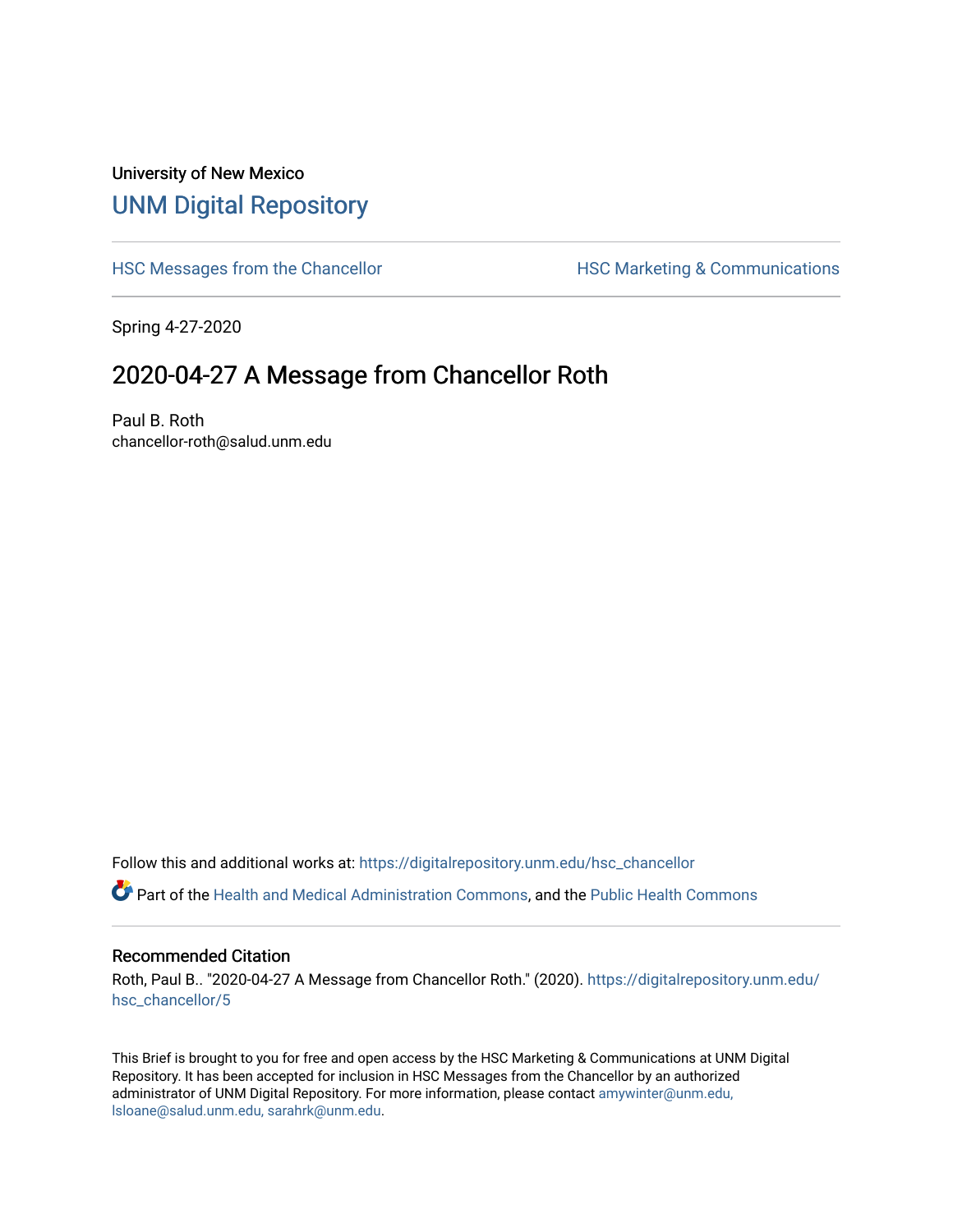

[View this email in your browser](https://mailchi.mp/c3d61e758206/message-from-the-chancellor-coronavirus-4399380?e=b4bbfca2c0)

## **A Message from Chancellor Roth**

Dear Colleagues:

Even in ordinary times, coordinating the efforts of the 11,000 or so people employed at the UNM Health Sciences Center takes some work. That's because in an academic health center like ours, there is tremendous diversity in the nature of the work we do across our core missions of education, research and clinical care.

I know there are a lot of questions about how things are going and how we return to campus. I will be hosting a Chancellor Chat tomorrow (Tuesday, April 28) with a panel of HSC leaders who have been deeply involved in managing our COVID-19 response. You can join us using this zoom link:

**Chancellor's Chat**

**Time: Apr 27, 2020 12:00 PM Mountain Time (US and Canada)** Join Zoom Meeting: [https://hsc-unm.zoom.us/j/97329763002](https://unm.us19.list-manage.com/track/click?u=59ce53c1a4dedb490bac78648&id=14b6eb3017&e=b4bbfca2c0)

Meeting ID: 973 2976 3002 One tap mobile +12532158782,,97329763002# US (Tacoma) +13462487799,,97329763002# US (Houston)

Despite how complicated things have been, I'm happy to say you have all shown exceptional understanding, flexibility and teamwork to help us get through this challenging time. I deeply appreciate your shared dedication to our overriding mission to promote the health and wellbeing of our fellow New Mexicans.